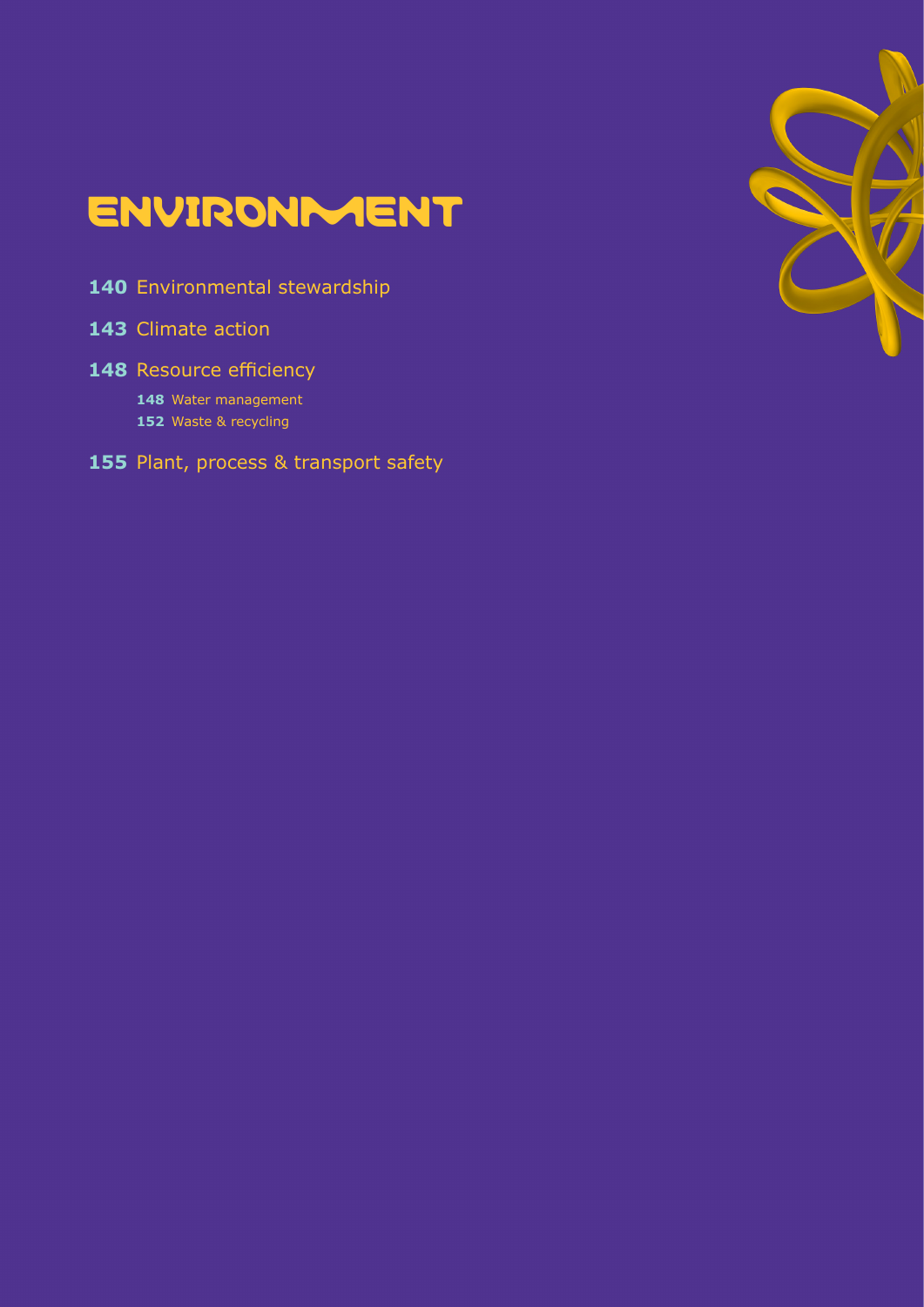# Environmental stewardship

Our business activities generate greenhouse gas emissions, wastewater and waste. In addition, we use materials that can adversely affect the environment if not handled properly. At all our production sites, we meet a strict set of environmental regulations and continually adapt our processes to new regulatory requirements. We also aim to make the most efficient use of increasingly scarce resources.

### Our approach to environmental stewardship

Minimizing negative environmental impacts and taking meaningful climate action requires a holistic approach while also constantly monitoring practices and performance. Our goal is to avoid harmful emissions into the air, water and soil as far as possible. Our production sites are located in established industrial and commercial zones. Before acquiring a company – and thus its facilities – we first conduct an environmental risk assessment, taking into consideration information from publicly accessible sources such as local residents and nongovernmental organizations (NGOs).

### Roles and responsibilities

The Chair of the Executive Board and CEO of Merck KGaA, Darmstadt, Germany is responsible for environmental stewardship, which also covers climate action, water management waste and recycling, biodiversity, and plant and process safety. Her duties include the approval of overarching Group-wide guidelines such as our EHS Policy.

The Group function Corporate Sustainability, Quality and Trade Compliance [\(SQ\)](https://www.emdgroup.com/en/news/new-group-function-sustainability-16-09-2021.html) is responsible for steering all the related measures globally. SQ senior leadership approves operational standards and regularly reports on environmental stewardship to the Executive Board. Every year, Corporate Sustainability, Quality and Trade Compliance (SQ) prepares an environment, health and safety report that covers topics such as climate action, water management, waste and recycling, and plant and process safety. The Executive Board uses this report to steer the strategic direction and as verification for our ISO 14001 certifications.

At our individual sites, each site director is responsible for environmental stewardship as well as occupational health and safety at the operational level. At larger facilities, the site directors receive support and advice from EHS managers, with EHS coordinators performing this role at smaller sites. These local EHS units report to the corresponding business sectors, working in close collaboration with them. As of December 31, 2021 we employed **more than 280 EHS managers**, supported at the local level by further staff members.

Within our business sectors, the Operations Leadership Committee (OLC) makes strategic decisions on issues pertaining to [emissions, energy,](#page-142-0) [water](#page-147-1) and [waste topics](#page-151-0). This body consists of representatives from Life Science, Healthcare and Electronics as well as from Corporate Sustainability, Quality and Trade Compliance (SQ). Decisions made by the OLC and any resulting actions are implemented by the respective business sector. Once per quarter, the OLC members update their leaders on matters relating to environmental stewardship.

Whenever designing new sites or plants, we always involve Corporate Sustainability, Quality and Trade Compliance (SQ), which is responsible for reviewing the ecological aspects of a project and advising our sites. Additionally, SQ performs detailed environmental impact assessments for large-scale projects. In 2021, we worked to integrate sustainability criteria more strongly into the investment process.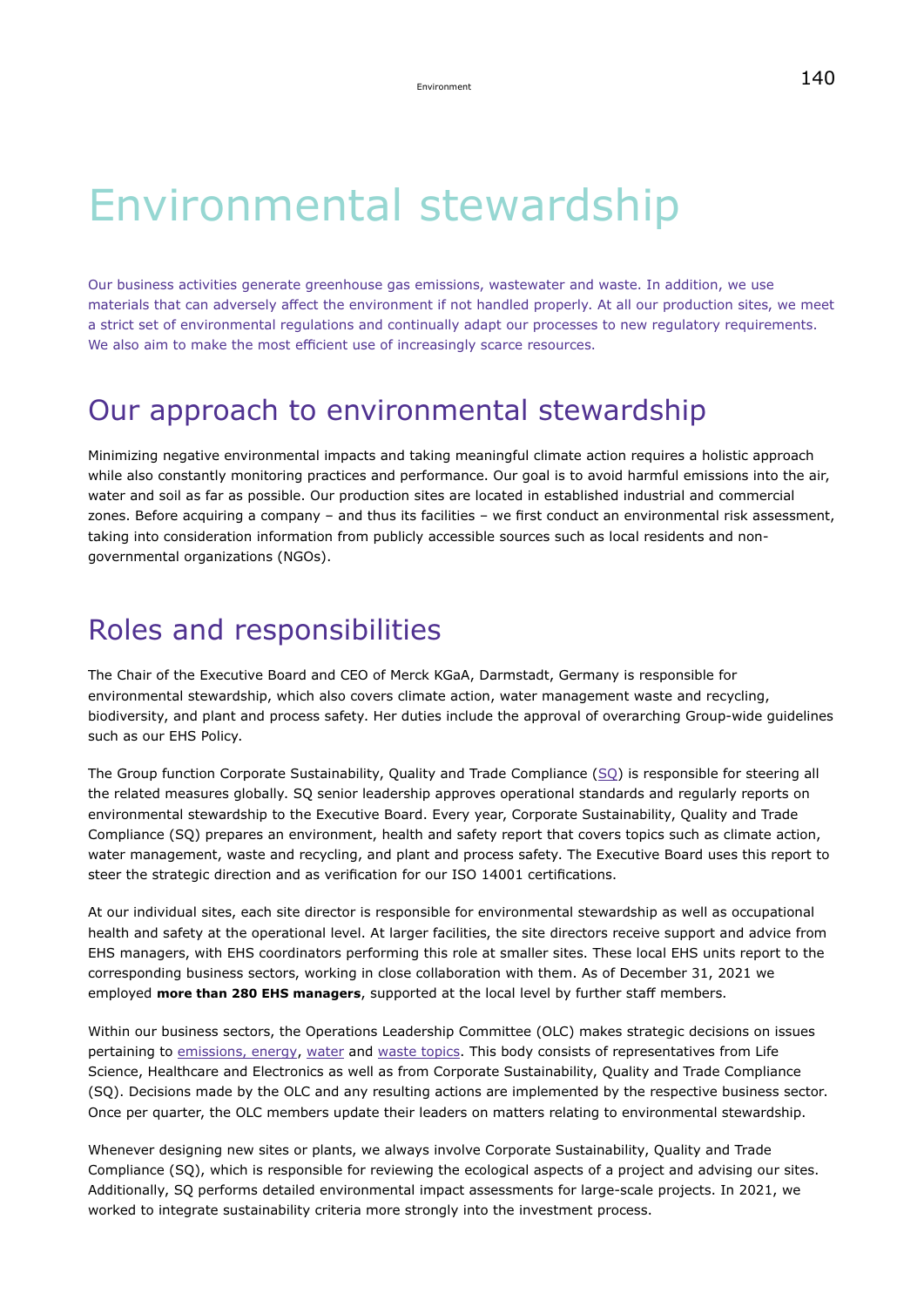# Our commitment: Standards and standard operating procedures

Our approach to environmental management is founded on our **Group** [EHS \(Environment, Health and Safety\)](https://www.emdgroup.com/content/dam/web/corporate/non-images/company/responsibility/us/EMD_EHS-Policy_US.pdf) [Policy,](https://www.emdgroup.com/content/dam/web/corporate/non-images/company/responsibility/us/EMD_EHS-Policy_US.pdf) which has been approved by our Executive Board. Aligned with the requirements of the chemical industry's [Responsible Care® Global Charter](https://www.vci.de/vci/downloads-vci/se/icca-responsible-care-global-charter-commitment-may-2014.pdf) and the ISO 14001 environmental management standard, this policy underscores our leaders' responsibility for environmental stewardship and [health and safety.](#page-133-0) It is also aimed at our [suppliers,](#page-41-0) calling on them to likewise adopt higher standards of environmental sustainability and safety. Our EHS policy thus complements the [Responsible Sourcing Principles](https://www.emdgroup.com/content/dam/web/corporate/non-images/company/responsibility/us/MKGaA_Responsible_Sourcing_Principles.pdf) of our Group Procurement function. In addition, through our Contractor EHS Management Standard, we ensure that our contract partners also take environment, health and safety aspects into account.

Internal guidelines, standards and standard operating procedures define how we put the principles of our EHS Policy into practice, **structure our environmental stewardship efforts and implement occupational safety Group-wide**. In addition, we also have in place a number of other internal environmental stewardship standards such as our [Air Emissions Standard,](#page-142-1) [Waste Management Standard](#page-151-0), [sustainable water management standards](#page-147-1), and [Energy Management Standard](#page-142-0).

Potential EHS risks posed by acquisitions, divestments or site closures are assessed within the scope of due diligence, a process defined in our EHS Due Diligence and Post Merger Transaction Standard. We prioritize new sites when performing audits.

# Material investments in environmental impact mitigation

Efforts to prevent and monitor air, water and soil emissions entail significant expense on our part, as does proper waste disposal. Moreover, we set up provisions for **groundwater and soil remediation** to ensure that we can execute all the necessary measures. As of December 31, 2021, our [provisions for environmental protection](https://www.emdgroup.com/en/annualreport/2021/notes/operating-assets-liabilities-and-contingent-liabilities/other-provisions.html) totaled € 153 million, 94% of which was attributable to Merck KGaA, Darmstadt, Germany.

### Assessing environmental impacts

As a matter of principle, we conduct risk-based assessments along with audits on all our production facilities every three years with the goal of analyzing and minimizing our environmental footprint. Conducted by Corporate Sustainability, Quality and Trade Compliance (SQ) , these assessments serve to ensure that our requirements are being met, with appropriate corrective measures being implemented as needed. In our Group EHS audits, we assess our sites' performance on a five-tier scale ("excellent", "good", "satisfactory", "poor", and "critical"), which in turn determines how frequently audits are conducted. If the findings are deemed to be good, we audit the facility less often, while significant violations can increase the frequency. In 2021, we commissioned a **total of 51 audits**, which were conducted either virtually or on site (in 2020, only 10 audits were conducted because of Covid-19). All audited sites received either a "good" or "satisfactory" rating and no site was rated as "critical".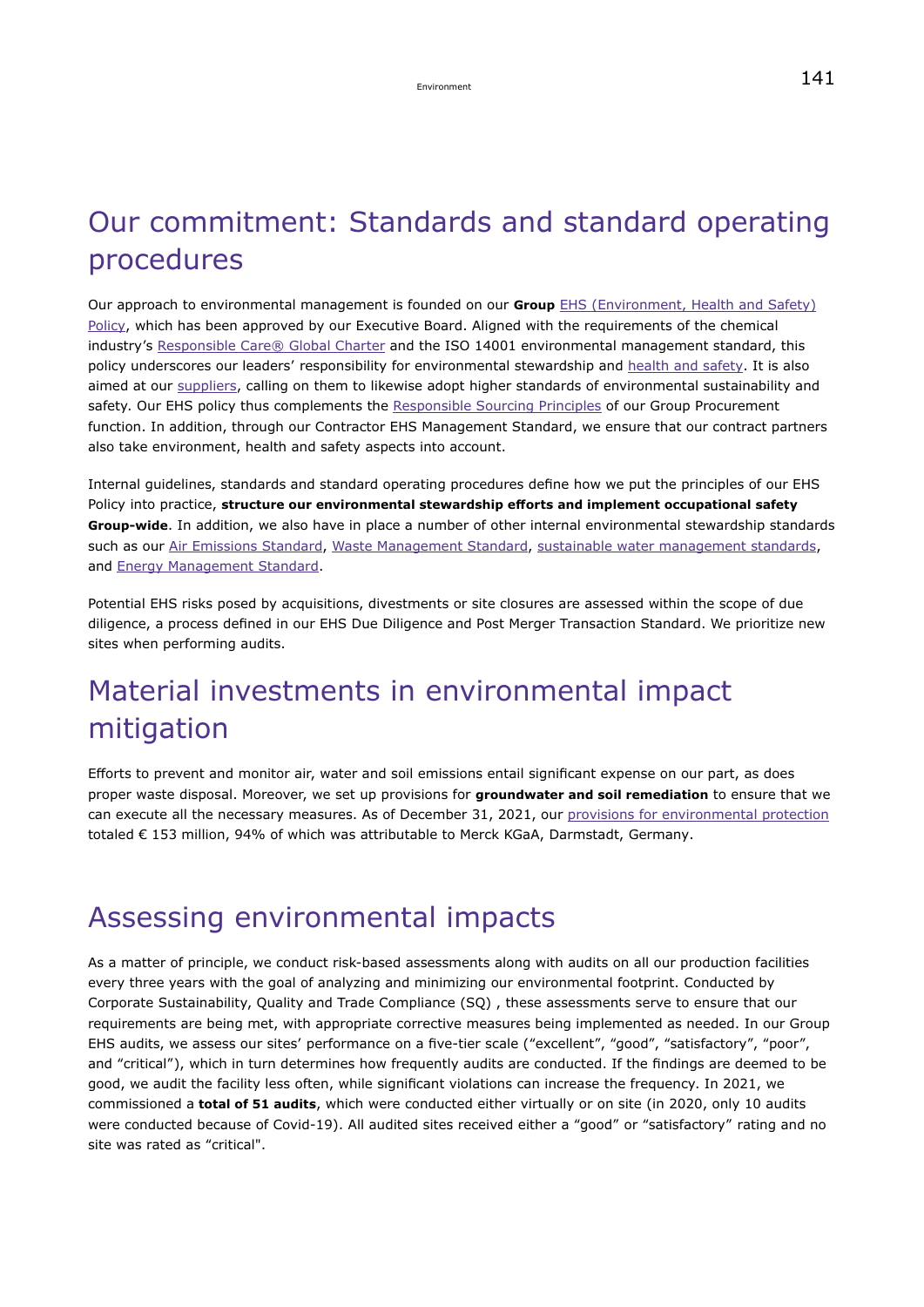## Reporting incidents and violations

To review critical situations, near misses and environmental incidents as quickly as possible and take countermeasures, we have a set of **reporting procedures** in place that allow us to track the respective incident, its degree of severity and all risk mitigation efforts. We record all incidents Group-wide and report them to the Executive Board on an annual basis.

In the event of a major occurrence, our digital **Rapid Incident Report System** (RIRS) promptly notifies the Executive Board as well as Corporate Sustainability, Quality and Trade Compliance (SQ) and Group Communications functions. Major incidents could include fatalities, accidents with multiple casualties, incidents that impact neighboring communities, or natural disasters such as earthquakes and flooding. Through the RIRS, we can quickly coordinate with all those involved and inform the other sites immediately of the respective event. In addition, employees can report any violations of our standards to Group Compliance.

As in 2020, we recorded **no significant violations** of environmental laws or regulations Group-wide in 2021.

### Environmental training and continuing education

All new EHS managers are required to complete a three-day orientation course at our global headquarters in Darmstadt. The seminar covers [energy efficiency and climate action](#page-142-0), [water management,](#page-147-1) [occupational safety](#page-133-0), and [process and plant safety](#page-154-0) along with our Rapid Incident Report System (RIRS). In 2021, we conducted EHS onboarding online.

### ISO 14001:2015 Group certificate

Since 2009, our company has held an ISO 14001 Group certificate that requires all production sites with more than 50 employees to implement an **environmental management system with predefined indicators** such as greenhouse gas emissions and water consumption. Other facilities are not obligated to undergo certification. The annual internal audit reports and management reviews carried out under the Group certificate give us a better overview of how all our sites are performing. In 2021, 90 of our sites worldwide were covered by the [ISO](https://www.emdgroup.com/company/responsibility/en/regulations-and-guidelines/Certificate-DIN-EN-ISO-14001-EN.pdf) [14001](https://www.emdgroup.com/company/responsibility/en/regulations-and-guidelines/Certificate-DIN-EN-ISO-14001-EN.pdf) certificate.

Every year we contract a third party to perform a certification audit. In 2021, a sampling of eight sites underwent an audit for our Group certificate, with all audited facilities passing. Beyond undergoing external inspections, we also conduct internal audits to ensure Group-wide compliance with our requirements.

### Biodiversity at our sites

Unsealed surfaces represent an important habitat for plants and animals. At our facilities, however, we are required to seal certain surfaces to minimize the risk of chemicals entering the ecosystem. When safety requirements permit, we increase the amount of surfaces that are unsealed. In 2021, we conducted a species conservation assessment for the Darmstadt site. This documented the species present along with the protected nesting areas and refuges located on our premises.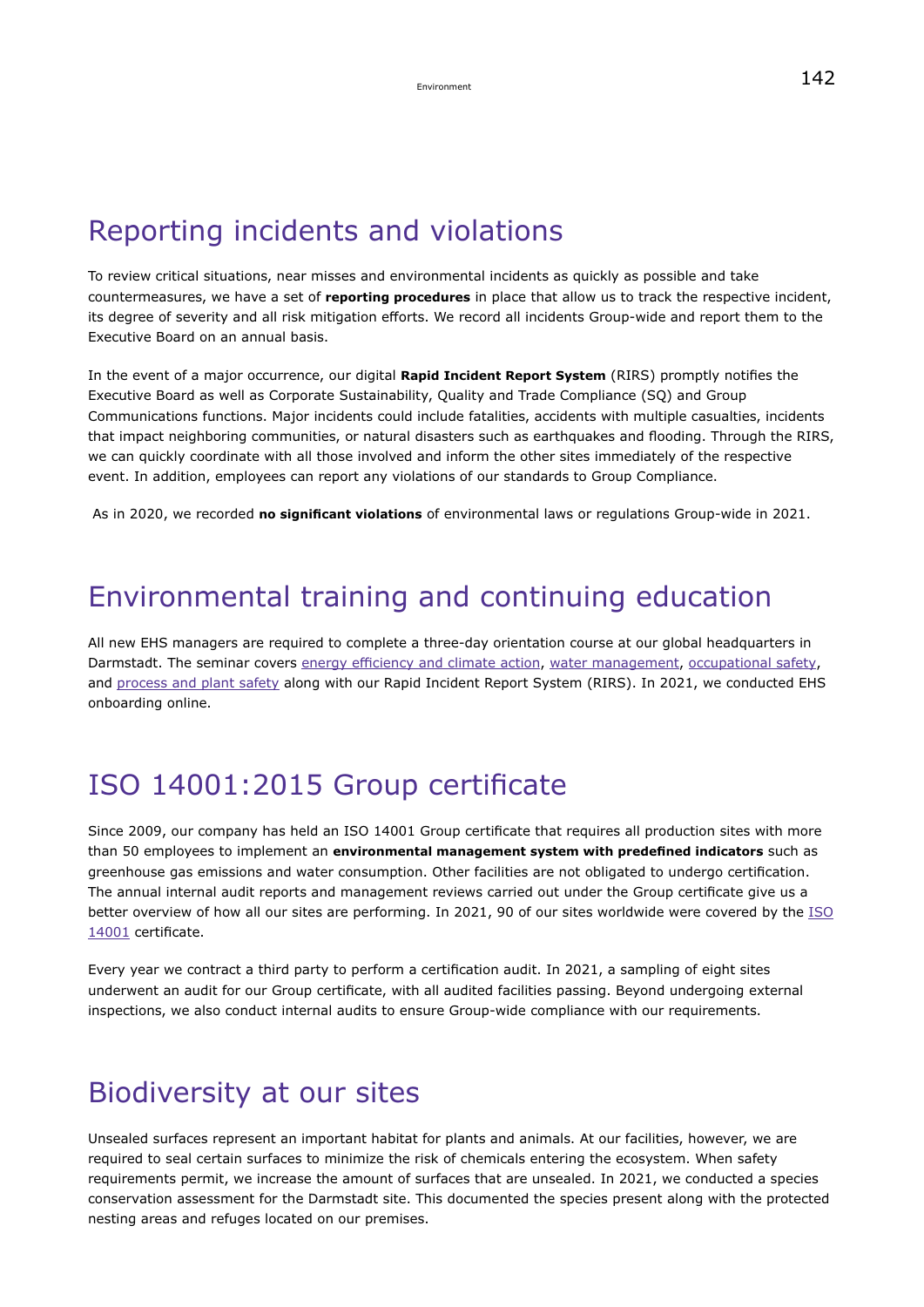# Climate action

Climate change is one of the major challenges facing us in the 21st century. In 2015, 195 nations collectively agreed to take action to significantly limit the rise in global temperatures. Because climate action and energy efficiency will pay off in the long run – for both the environment and our business – we have also made it our mission to help stem the tide of climate change.

### How we are taking climate action

We want to do our part to preserve the climate and achieve the Paris Agreement on Climate Change. In 2020, we therefore drew up new objectives:

**By 2030**, we intend to lower our direct (Scope 1) and indirect (Scope 2) greenhouse gas **emissions by 50% compared with 2020.** This is to be achieved by reducing process-related emissions, implementing energy efficiency measures, and purchasing more electricity from renewable sources. We are also aiming to cover **80% of our purchased electricity with renewables** by 2030.

Moreover, we plan to lower our indirect emissions along our entire value chain (Scope 3) by 1,500 metric kilotons of CO<sub>2</sub> equivalents (CO<sub>2</sub>eq) by 2030. By 2040, we intend to have achieved **climate-neutral operations** throughout our entire value chain, a target that covers our Scope 1, 2 and 3 emissions.

In November 2021, our company decided to join the Science Based Targets initiative. In becoming part of this effort, we have committed ourselves to taking concrete steps to reach the Paris Agreement targets.

### Roles and responsibilities

Corporate Sustainability, Quality and Trade Compliance  $(SQ)$ , is responsible for overseeing all climate action efforts throughout the Group, with our individual sites and business units worldwide implementing the necessary measures at the local level. You can find more information under "[Environmental Stewardship](#page-139-0)".

### Our commitment: Standards and legal frameworks

We have three EHS standards in place to manage energy and process-related emissions consistently across the Group, specifically "Energy Management", "Emissions" and "Emissions of Refrigerants". We utilize an internal audit process to randomly check compliance with all EHS standards.

In addition to our own standards, **we are subject to a wide array of national and international energy and climate regulations**. At European level, for instance, we are required to comply with the EU Energy Efficiency Directive 2012/27/EU, which stipulates that companies must conduct regular energy audits or implement an ISO 50001-certified energy management system. The sites subject to these requirements are responsible for taking the requisite actions and furthermore undergo audits conducted by internal and external experts. In total, 14 sites have been certified to ISO 50001 thus far.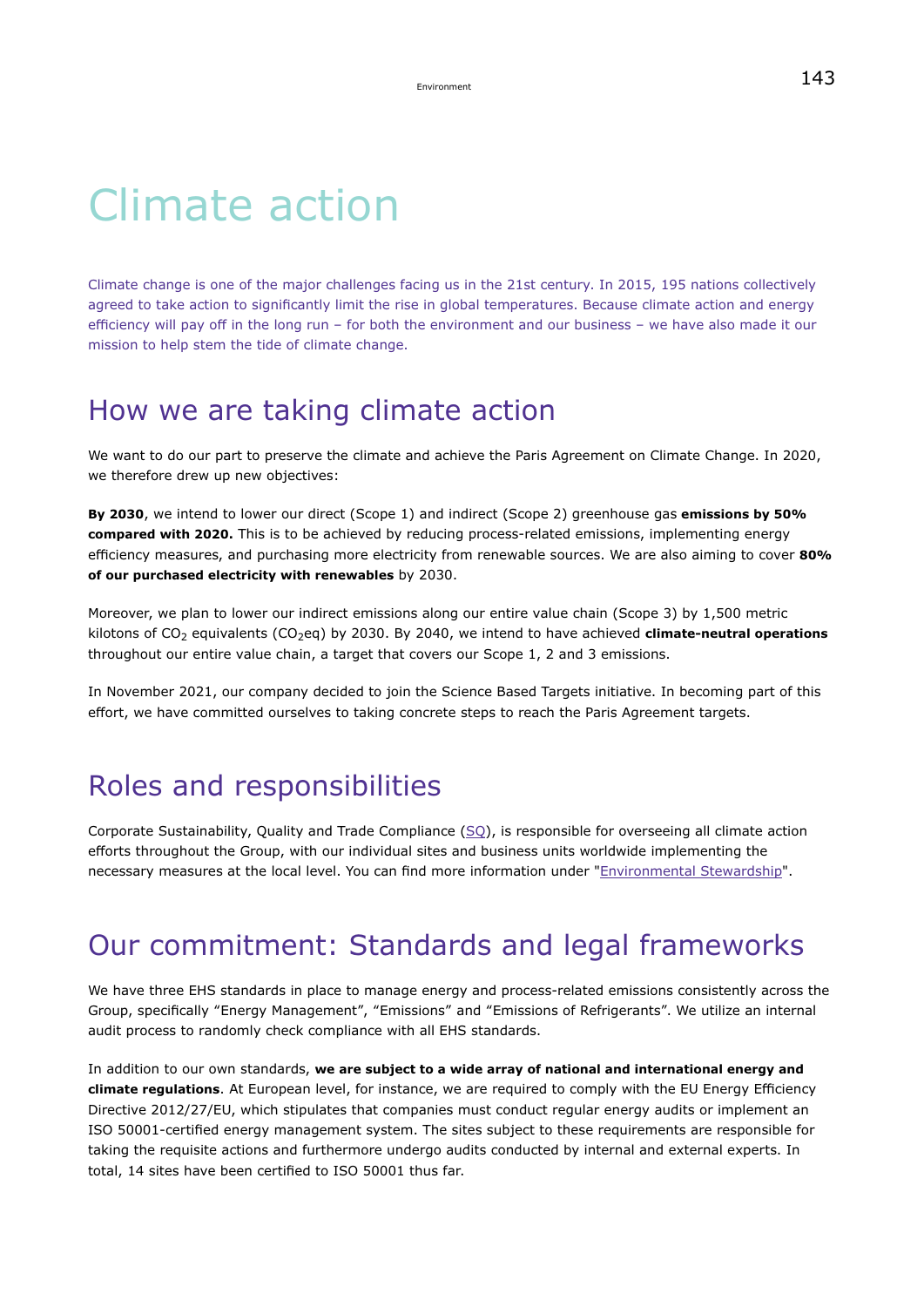Our co-generation plant in Darmstadt and heating plant in Gernsheim (both in Germany) have made it necessary for us to participate in EU emissions trading since 2005. The EU's 2030 Climate and Energy Framework is designed to achieve the objectives of the 2015 Paris Agreement, with **EU emissions trading** playing a key role in reaching the greenhouse gas reduction targets. The amended EU Emissions Trading Directive (2003/87/EC) took effect in April 2018, thereby updating the legal framework for the fourth phase of the EU emissions trading program (2021-2030) and tightening the rules for free  $CO<sub>2</sub>$  allowances. Going forward, we will therefore increasingly have to purchase  $CO<sub>2</sub>$  emission allowances.

## Emissions Reduced

In 2021, we emitted approximately  $1,843,000$  metric tons of  $CO<sub>2</sub>$  equivalents (CO2eq) (2020: 2,028,000 metric tons). Our direct emissions (Scope 1) totaled 1,522,000 metric tons of CO2eq, with process-related emissions accounting for 1,261,000 metric tons of CO2eq and fuel use accounting for the remainder. Indirect emissions (Scope 2) totaled roughly 321,000 metric tons calculated according to the market-based method, (approximately 385,000 metric tons according to the location-based method, which does not specifically take renewable energy sources into account). Greenhouse gas emission intensity (Scope 1 and 2) amounted to 0.09 kg of CO2eq per € of net sales in this period.

In 2020 and 2021, we focused on creating more transparency on our Scope 3 emissions. The Greenhouse Gas Protocol defines 15 categories for Scope 3 emissions from upstream and downstream activities. In 2021, our emissions totaled 5,716,000 metric tons of CO<sub>2</sub>eq. Categories 1 and 2 (Purchased Goods and Services and Capital Goods) accounted for the lion's share, representing 68% of our total Scope 3 emissions in this period.



#### **Greenhouse gas emissions in metric kilotons of CO<sup>2</sup> equivalents, Scope 1 & 2<sup>1</sup>**

1) In line with the Greenhouse Gas Protocol, for all previous years greenhouse gas emissions were calculated based on the current corporate structure as of<br>Dec. 31 of the reporting year and retroactively adjusted for acqui adjusted).

2) The increase in greenhouse gas emissions as of 2020 is attributable to the acquisition of Versum in 2019.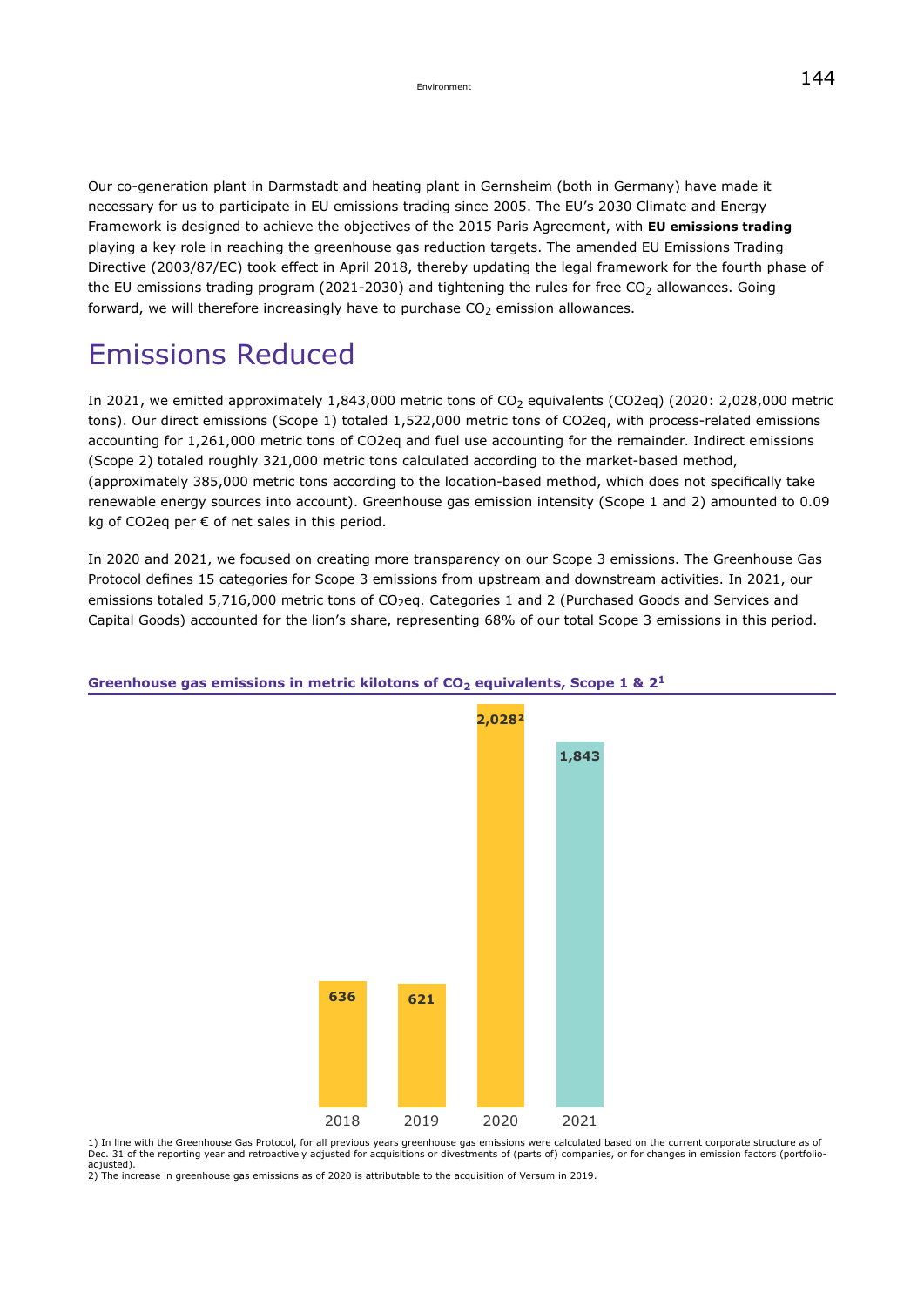

#### **Greenhouse gas emissions 2021 in metric kilotons of CO<sup>2</sup> equivalents, Scope 3**

### Reducing process-related emission

With the integration of Versum Materials, acquired in 2019, into the Electronics business sector, our processrelated emissions increased sharply – mainly in the production of special chemicals for the electronics industry. In 2021, we continued the investigations into reduction measures that we had begun in the previous year. In the process, we found new solutions for process optimization and for waste gas purification. We launched an initial pilot project for the thermal treatment of waste gas streams at the end of 2020.

In our Life Science business sector, we are recording process-related emissions primarily from the release of perfluorinated hydrocarbons (PFCs). In response, we have already replaced some emission-intensive production lines with equipment that does not emit PFCs.

### Reducing emissions within our supply chain

You can find more information on the Supplier Decarbonisation Program under ["Sustainable supply chain](#page-41-0)".

#### Shifting to ocean freight

In 2019, our Healthcare business unit initiated a major transformation of its means of transport, which is expected to significantly reduce not only our  $CO<sub>2</sub>$  emissions but also our logistics expenses. As part of the "Spezzatino" initiative, we reduced greenhouse gas emissions by switching all our products **from air to sea transport wherever possible.** We set ourselves the goal of transporting less than 10% of our healthcare products by air by 2023, thereby reducing our annual  $CO<sub>2</sub>$  emissions by 10,000 metric tons. We already achieved this target by the end of 2021 and structurally reduced our transport-related emissions by 10,000 metric tons of CO<sub>2</sub>.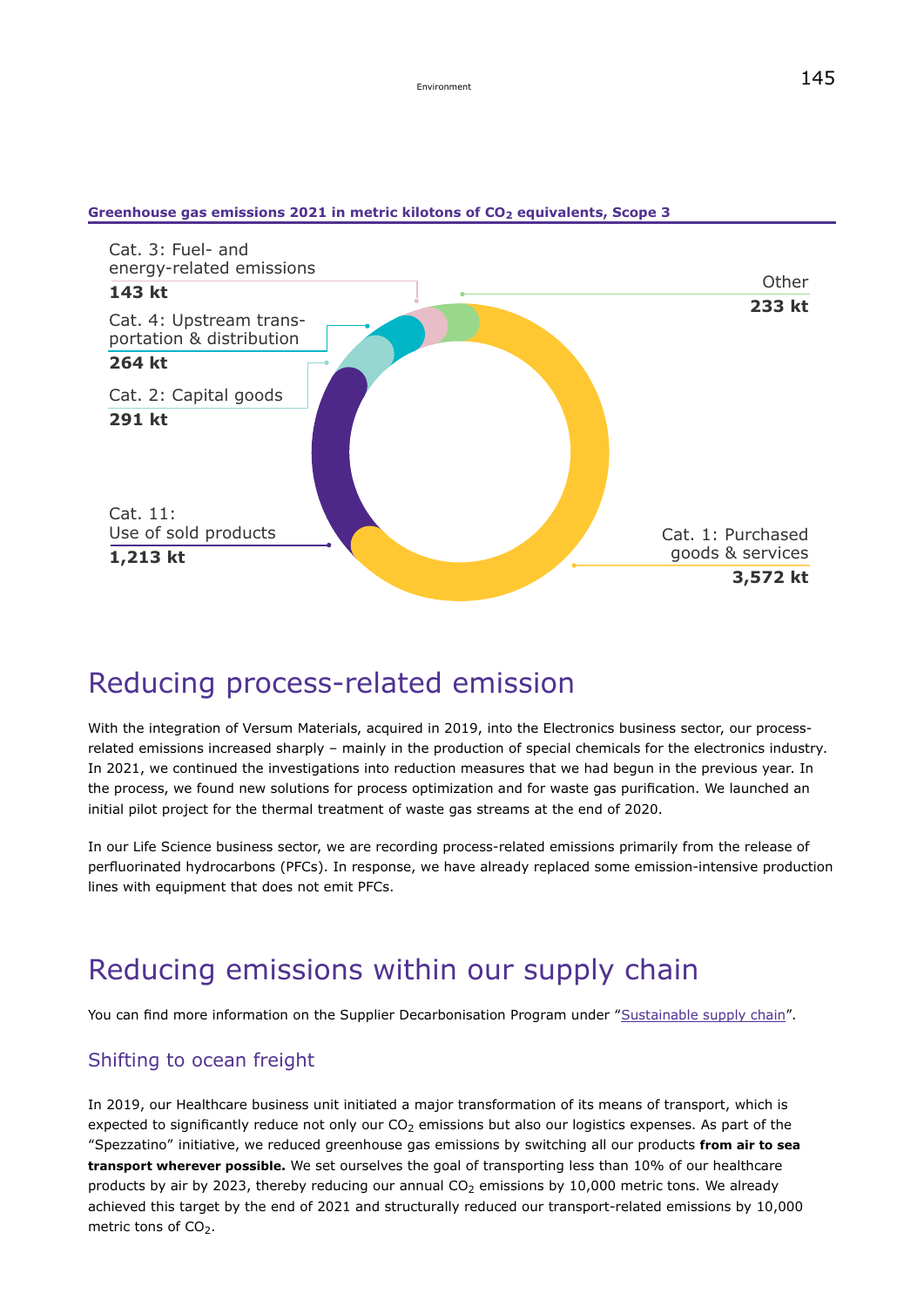#### Transparency on  $CO<sub>2</sub>$  emissions and energy consumption

We report to the Carbon Disclosure Project (CDP) on an annual basis. This organization assesses the ways in which companies are working to lower greenhouse gas emissions and minimize the risks and consequences of climate change, along with their success and strategy for doing so. Companies are rated from A to D-, with A being the top score. As in 2020, we received a B for 2021.

### Green mobility

We aim to transition our car fleet primarily to lower emission engines by 2025 and are working to reduce the average emissions of our vehicles by approximately 50% relative to 2020 levels. Through our Green Fleet pilot, we are seeking to conserve resources and help employees at our German sites make the change to electric vehicles. Our employees can recharge their company, department or personal cars at 66 charging stations across six sites in Germany. We intend to double the number of charging stations by 2022. We also provide our employees in other countries with access to charging facilities, such as France, Switzerland, the United Kingdom, and the United States.

For those on the road, we offer the "Laden@road" program, which allows our employees to charge their company cars or personal vehicles at roughly 160,000 stations across Europe.

Through "Laden@home", an initiative launched in Germany in April 2021, we provide  $\epsilon$  1,700 to help cover the use of home wall charging stations and also pay for the resulting electricity costs.

### Energy efficiency

In 2021, a variety of **energy efficiency initiatives** helped us save around 1,700 metric tons tons of CO<sub>2</sub>eq at our global headquarters in Darmstadt. For instance, we updated heating, ventilation and air conditioning systems, implemented energy-saving lighting concepts.

As part of the energy and water efficiency program of our Life Science business sector, we rolled out new tools in 2021 to help us assess projects for saving energy and water. In addition, we trained 40 employees from sites outside of Germany on energy management.

#### Slight rise in energy consumption

We consumed 2,454 gigawatt hours of [energy](#page-189-0) in 2021, versus 2,374 gigawatt hours in 2020. Our energy [intensity](#page-189-0) relative to sales totaled 0.12 kWh/€ in 2021.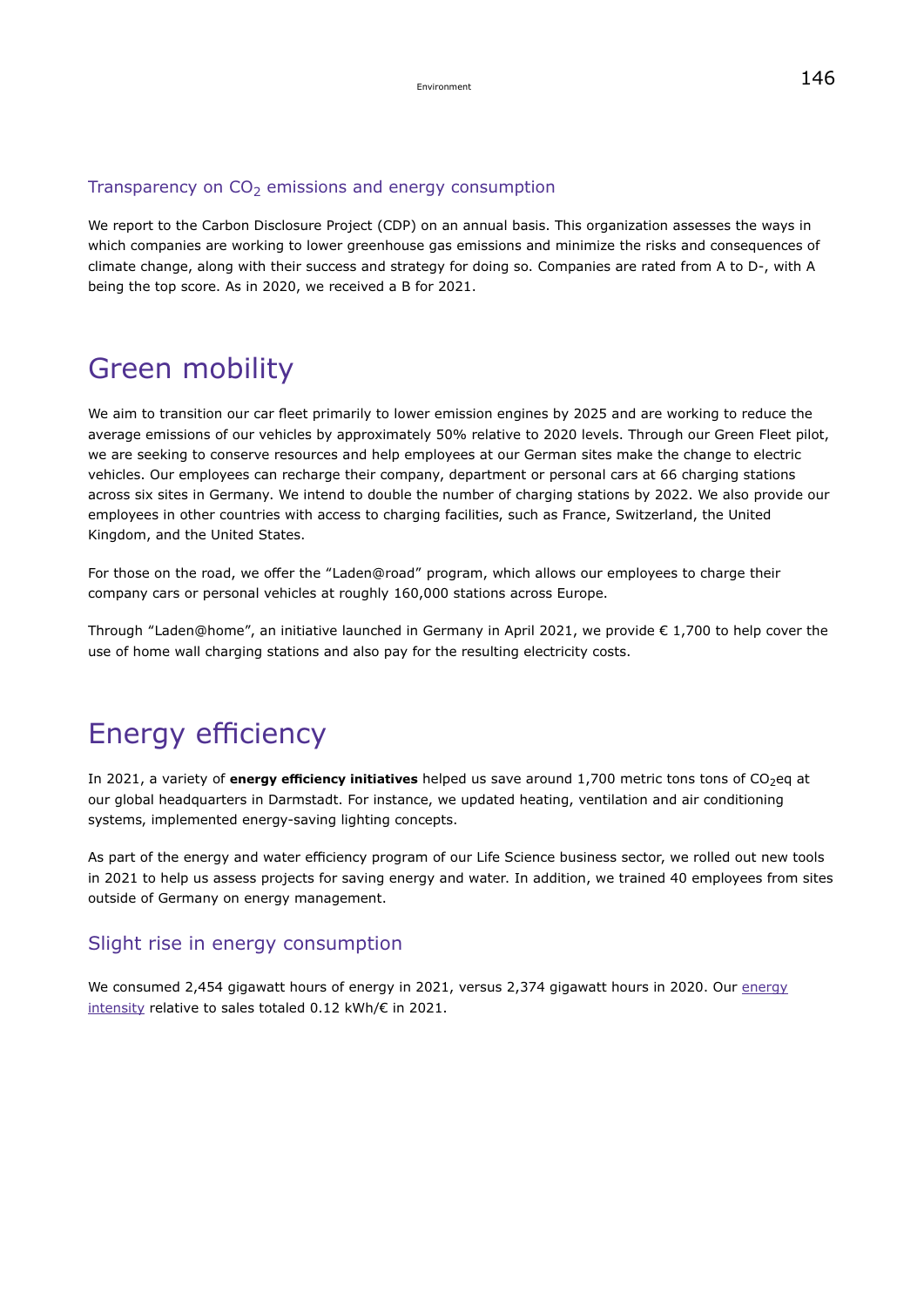### Purchasing electricity from renewable sources

In 2021 we increased our focus on purchasing **electricity from renewable sources**. In this period, we sourced 30% of our purchased electricity from renewable energies (2020: 27%). Renewables represented 13% of our total energy consumption.

In 2021, we announced our lead role in one of the world's largest buyer-organized aggregated procurements for renewable electricity to-date. We joined three other companies to sign 12-year Virtual Power Purchase Agreements (VPPAs) – bringing new renewable electricity to the grid. Construction of the 350-megawatt Azure Sky Wind and Storage project, which is located in the United States, is on-schedule with commercial operation planned for April 2022. We contracted for 68 megawatts of the 111 megawatts of capacity purchased by our buyers' consortium. The Renewable Energy Certificates received through this agreement will match 65% of our total electricity consumption across all business sectors in the United States – and 100% of our Life Science sector in the United States. Starting in 2021, we also covered the power needs of our Brazil sites entirely through renewables. In line with our renewable energy strategy, we completed an assessment of the European renewable electricity markets to determine our best path forward. This assessment will guide our renewable electricity purchasing strategy in the coming years.

### Employee incentives

We encourage our people to do their part to preserve the climate. Aside from regularly reporting on our **Groupwide climate actions** in our EHS newsletters, we also provide all employees with helpful information and tips on our Intranet. Moreover, we support members of our workforce who are seeking greener modes of transportation.

- At our German subsidiaries, we offer a subsidy of € 150 towards monthly lease payments to employees who opt for a **greener car model**.
- At our German sites, we also encourage workers to use climate-friendly forms of transportation through "bike4me", a program enabling them to **lease a bike** at discounted rates with payments coming out of their pre-tax income.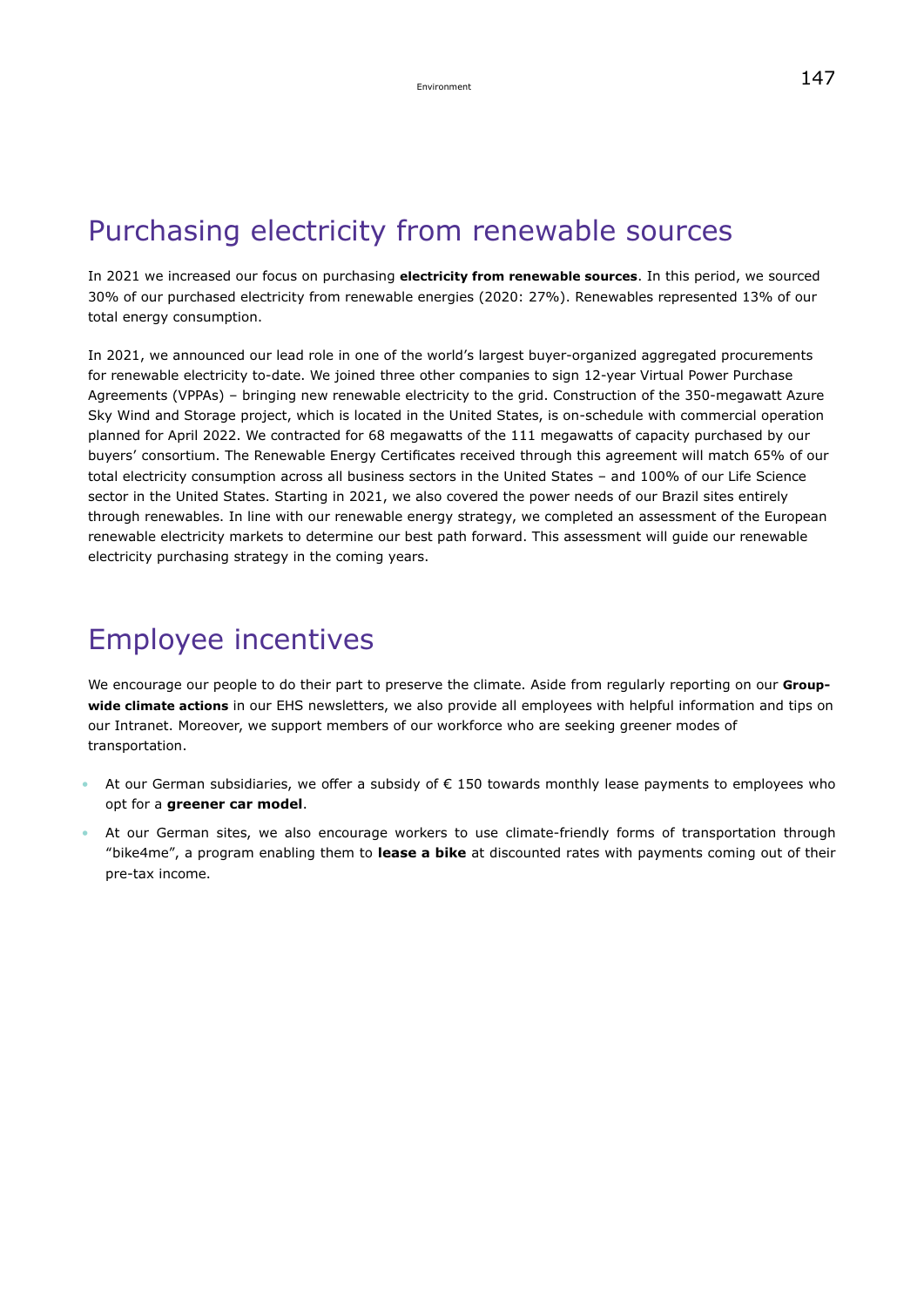# Resource efficiency

### Water management

Water is becoming increasingly scarce globally. Since our company also depends on the availability of water, sustainable water management is an important part of our environmental stewardship. Our wastewater may also contain trace substances, such as heavy metals. We conscientiously observe water protection laws and immediately adapt our practices and processes if these laws are tightened.

#### Our approach to sustainable water management

To us, sustainable water management means obtaining freshwater or discharging treated wastewater without negatively impacting aquatic ecosystems.

We are also concerned with addressing water scarcity. To determine whether a site is located in a waterstressed area, we use the [Aqueduct Water Risk Atlas](https://www.wri.org/resources/maps/aqueduct-water-risk-atlas) of the World Resources Institute ([WRI](https://www.wri.org/)). A water-stressed area is created when the water withdrawn exceeds the amount of water renewed.

We want to reduce the environmental impact of our wastewater and make our processes more water efficient. In the medium term, we will also take into account water-related risks that exist in our supply chain when purchasing important raw materials. In the long term, we intend to transparently map out the water use and environmental impacts throughout the entire life cycle of our products.

Our regular [EHS audits](#page-140-0) at our production and development facilities also review **site-specific water management practices**.

Our water management efforts focus more heavily on our manufacturing sites than our administrative facilities because production generally poses a higher risk to aquatic ecosystems.

### Roles and responsibilities

The Group function Corporate Sustainability, Quality and Trade Compliance (SQ) is responsible for water management. At our sites, engineers work in close collaboration with our EHS managers to lower water consumption and treat wastewater.

Further information can be found under [Environmental stewardship](#page-139-0).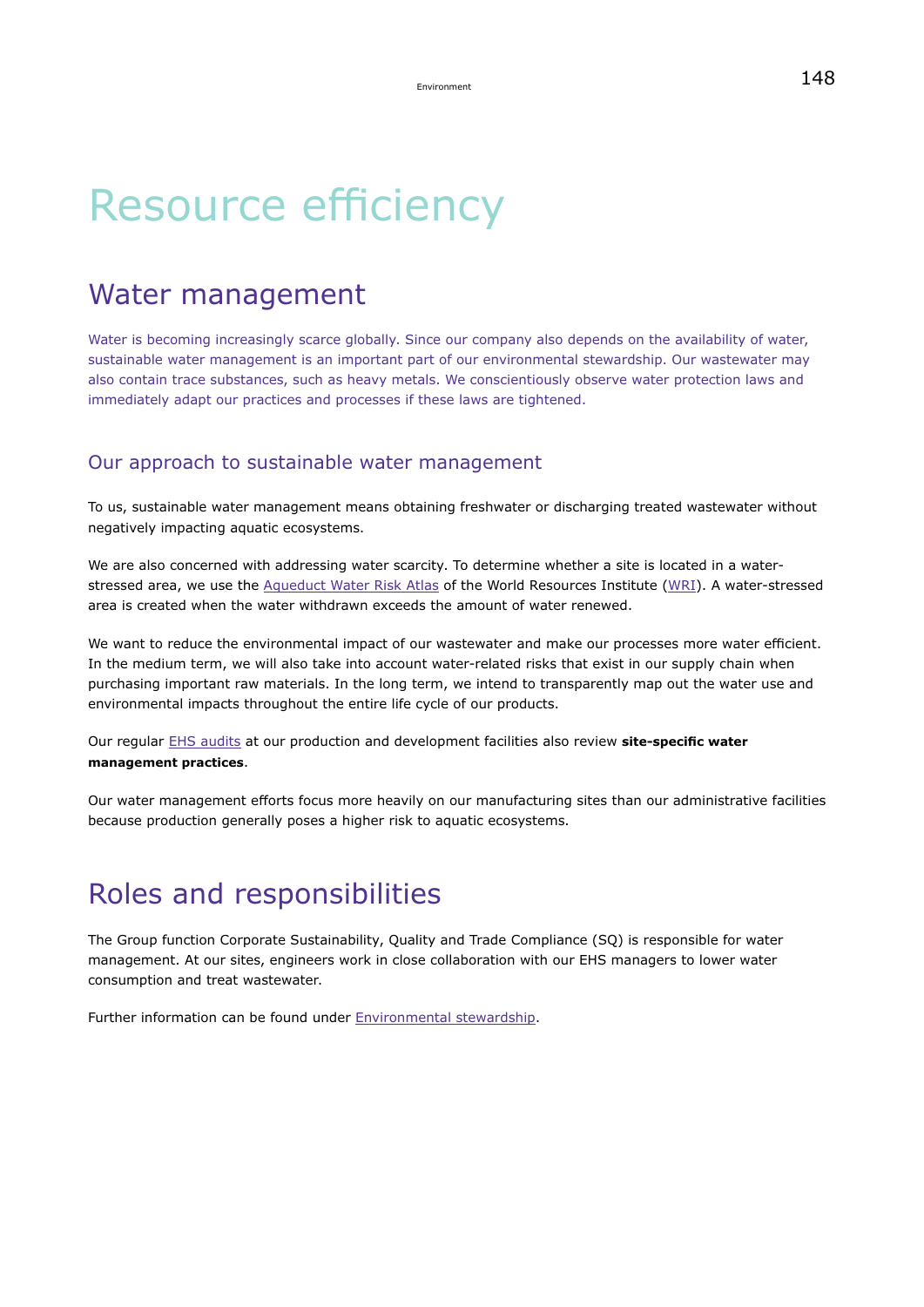## Our commitment: Standards and procedures

Our Group-wide "Sustainable Water Management Part 1 – Wastewater", "Sustainable Water Management Part 2 – Water Use" and "Sustainable Management Part 3 – Water Risk Management" standards detail the way we integrate **mechanisms of sustainable water management** into our management system. All three standards are based on the commitments we made under the [Responsible Care](https://icca-chem.org/focus/responsible-care/)[®](https://icca-chem.org/focus/responsible-care/) initiative. At the same time, our ["Sustainable water management principles"](https://www.emdgroup.com/content/dam/web/corporate/non-images/company/responsibility/us/regulations-and-guidelines/Principles-Sustainable-Water-Management-us.pdf), which were published in 2021, set the framework for the three aforementioned standards. Our "Wastewater" standard defines criteria for assessing our wastewater discharges into the ecosystem. It also helps us to achieve our target as regards trace substances in wastewater from our operations.

The "Water Use" standard sets out mandatory Group-wide requirements for the responsible consumption of water. The "Water Risk Management" standard establishes a way for us to manage the risks that arise from direct or indirect water extraction and also covers risks such as contaminated rainwater and flooding. We perform internal EHS audits to verify that our sites comply with our three standards. They are all required to measure and assess the risks and impacts of the hazardous substances in their wastewater. Moreover, they must also analyze withdrawal and wastewater risks and comply with the respective requirements of the local authorities.

#### Water withdrawn from our own sources

For the most part, we draw water used for our production processes from our own wells and source drinking water from local suppliers. In doing so, we do not want to impair any protected areas, sensitive ecosystems or habitats. Nevertheless, we keep an eye on trends that could potentially lead to sources being reclassified in the future.



#### **Water withdrawals (millions of m3) – 2021**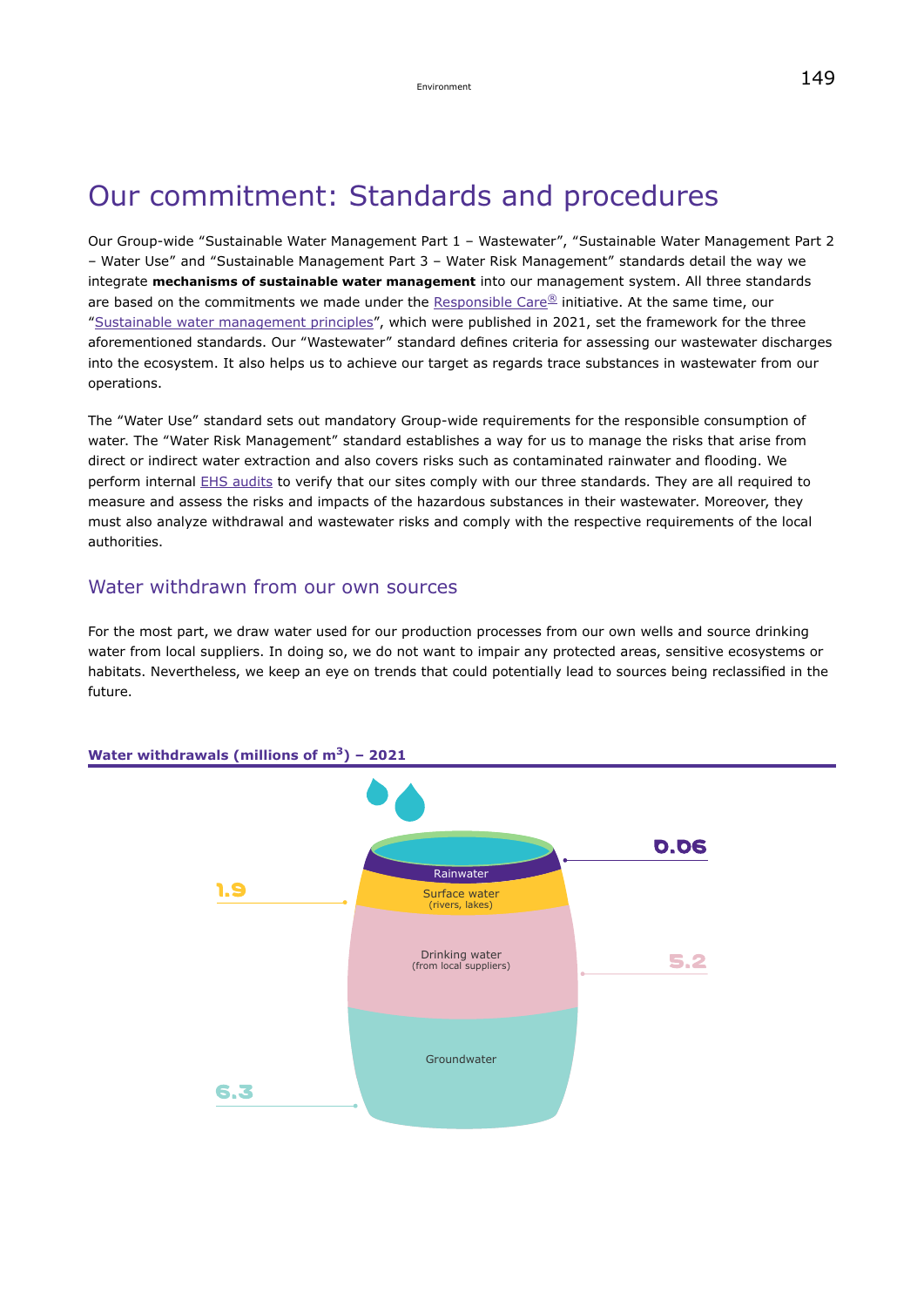#### Using water more efficiently

We seek to minimize our impact on the water situation in the vicinity of our sites. In 2021, we withdrew 13,4 million cubic meters of water in total. In the reporting year, we carried out a water recirculation project at our site in Rio de Janeiro. This project contributed to saving around 30000 cubic meters of groundwater - 29% more than in the previous year.

Local conditions determine whether a sufficient supply of water is available. In our water conservation efforts, we are particularly concerned with sites in water-scarce areas. To improve our water efficiency, we therefore defined an intensity score – the "Water Intensity Score". The score relates the amount of water purchased at a site to the number of hours worked, while taking the local availability of water into account. To calculate this, we use the local water stress factor according to the "[Aqueduct Water Risk Atlas"](https://www.wri.org/resources/maps/aqueduct-water-risk-atlas) of the World Resources Institute ([WRI\)](https://www.wri.org/). We aim to lower our water intensity score by 10% by 2025 compared with 2020. We changed the baseline year from 2019 to 2020 in order to align it with our climate action target, thus also seamlessly connecting to our previous target. Since our water consumption already decreased from 2019 to 2020, our adapted target is even more ambitious.

#### Our wastewater

In 2021, we generated a total of 13,3 million cubic meters of wastewater. This consisted of around 9,5 million cubic meters of freshwater, which we discharged into surface waters. 3,8 million cubic meters was classified as other water and was treated at external treatment plants or disposed of in an ecologically sustainable manner. When directly discharging wastewater into aquatic ecosystems, we comply with the respective legal requirements. Before we obtain a discharge permit, the local authorities review the profile of the local aquatic ecosystems on site to ensure that they will not be compromised by our activities. 57% of our total wastewater was discharged by three of our sites. Our Gernsheim (Germany) discharges its treated wastewater into the Rhine and our Onahama site (Japan) into the Pacific Ocean. The wastewater generated at our Darmstadt site in Germany is treated in our own treatment plants before being released into the Schwarzbach/Ried Creek, a tributary of the Rhine River. The volume of treated wastewater we discharge represents approximately 3,3% of the average annual water volume of the Schwarzbach/Ried Creek, which complies with all statutory regulations. We are preparing for a potential tightening of the statutory requirements on discharging treated wastewater.

Since November 2021, we have been expanding our central wastewater treatment plant in Darmstadt by adding a fourth purification stage. Its current treatment performance of up to 98% is to be further increased in the future thanks to activated carbon filters. We are planning to commission the improved plant at the end of 2023.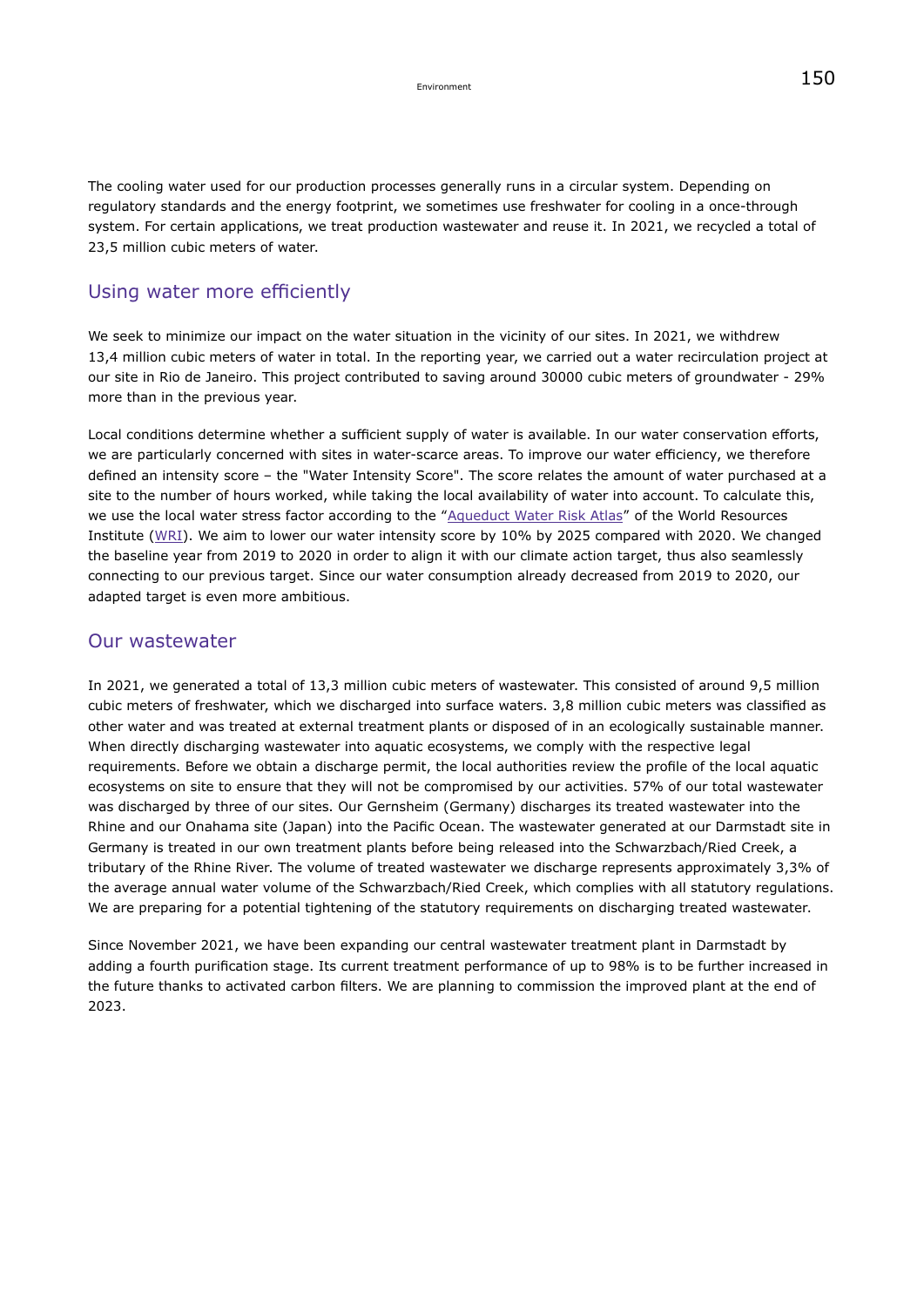#### Residues in wastewater

We continuously work to optimize our production streams and purification processes in order to conserve water and minimize residues. An expert has been appointed for each of our business sectors to provide guidance for our sites. At our pharmaceutical production sites, our top priority is to prevent or reduce **pharmaceutical active ingredient residues** in our wastewater. All such sites have their own wastewater treatment plants and regularly analyze their wastewater to check for harmful substances.

We also process antibiotic active ingredients on a small scale. To prevent adverse effects on people and the environment, the wastewater generated from these activities undergoes an additional purification process. Only then do we discharge it into the ecosystem, thereby minimizing remaining antibiotic residues.

When it comes to discharging wastewater, we strictly adhere to government regulations. However, even though we meet all applicable requirements, slight amounts of trace substances still end up in the ecosystem. Our target therefore goes beyond the stipulations of legal requirements: By 2030, we plan to reduce potentially harmful residues in our wastewater to **below the no-effect threshold**, a scientifically defined limit below which no negative environmental impacts are to be expected.

#### Assessing our water management practices

In addition to reporting on our [climate action efforts](#page-142-0), we also report water-related data to the [CDP](https://www.cdp.net/en/water), which collects environmental data from companies once a year, evaluating their processes and performance on a scale from A to D-. In 2021, we were awarded a "A-" for our water management practices (2020: B).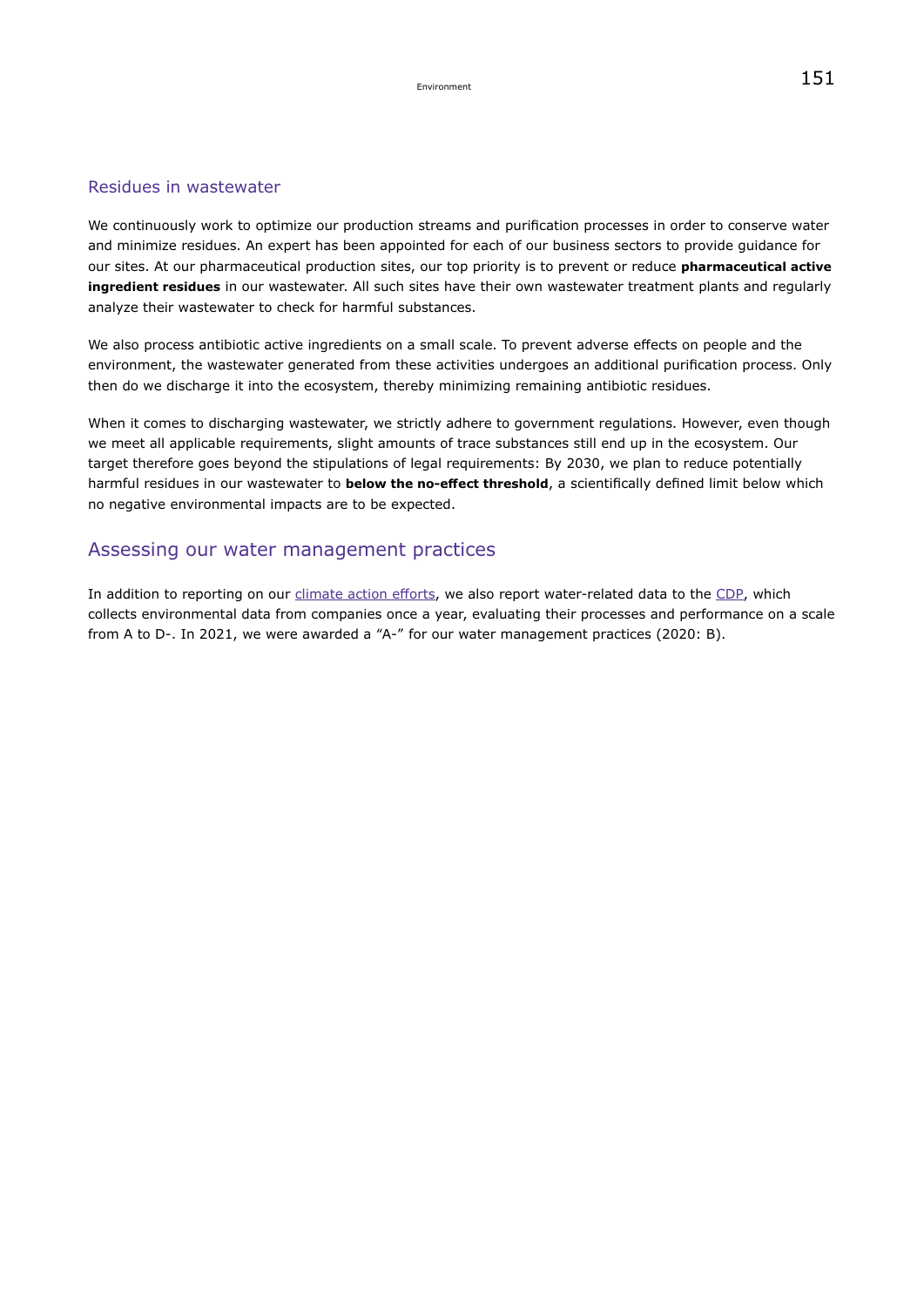### Waste & recycling

Although waste contains valuable raw materials that can be reused in the production stream, it can also pose a wide range of risks to the environment. We therefore consider it essential to either prevent or recycle as much of our waste as possible.

#### Our approach to waste and recycling

We aim to both limit the loss of raw materials and reduce the impact of our waste disposal practices on ecosystems. To this end, we are working to lower our Waste Score, our key waste management indicator, by 5% by 2025 (2016 baseline).

We prevent the generation of waste by, for instance, developing new production processes or optimizing existing ones. When prevention is not feasible, we do our best to recover materials or energy from the waste we create. Our waste scoring system helps us support a circular economy. Waste separation makes it possible to **recover and recycle raw materials**, while unrecyclable waste is disposed of in an environmentally sustainable manner in line with the strictest waste disposal standards. In doing so, we comply with local legal regulations and take into account the available disposal options.

#### Responsibility for the waste disposal process

As a generator of waste, we are responsible for the ultimate disposal of our waste products and therefore choose our service providers with the utmost care, contractually stipulating disposal requirements. We conduct random audits to verify their **compliance with our disposal standards**, especially when it comes to hazardous waste.

### Roles and responsibilities

Our Corporate Sustainability, Quality and Trade Compliance (SQ) function bears overall responsibility for our waste management and recycling practices, while our EHSmanagers are in charge of implementing our requirements at our individual sites. We have a Group-wide committee consisting of experts from SQ and our business sectors to coordinate our approach to waste management.

Waste management forms part of our Group-wide environmental management system, with 90 sites certified to ISO 14001. In addition to undergoing external certification, we also conduct internal EHS audits to review our waste management practices. Moreover, we regularly host activities such as EHS forums and conferences to keep our local EHS managers and site directors up to date on the topic and to raise awareness. Unfortunately, no such events took place in 2021 due to the Covid-19 pandemic.

Further information can be found under [Environmental stewardship](#page-139-0).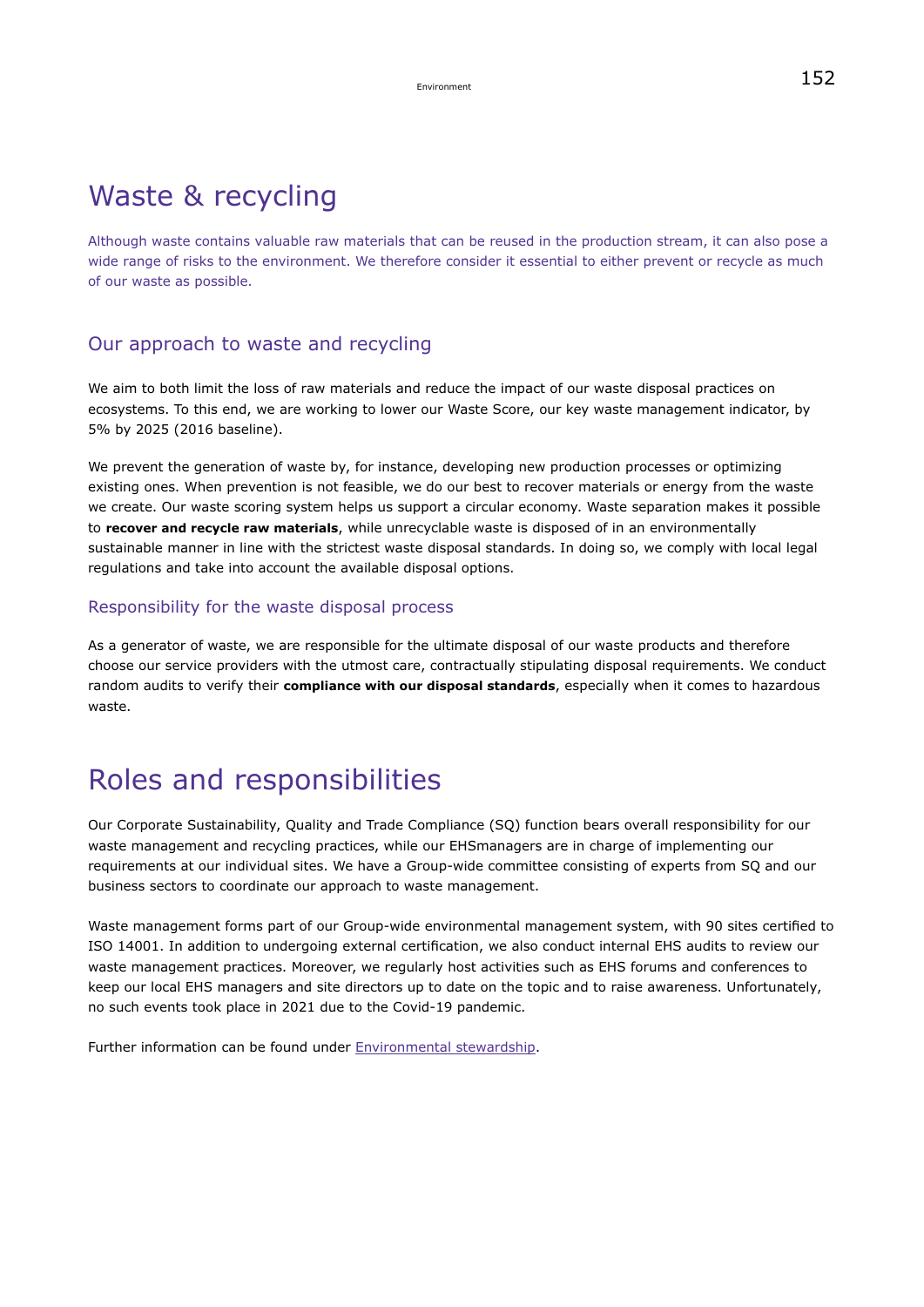## Our commitment: Group-wide EHS standards

Our Group-wide EHS Waste Management Standard provides a **consistent framework for waste management across all our sites**, defining organizational structures and minimum requirements. This standard also stipulates that all facilities document their waste by type and quantity and report this data to our Group SQ function.

#### Systematic waste reduction

We use a variety of methods for recycling, recovering and disposing of the waste we generate, each of which has a different impact on the environment. To systematically account for these effects, we have put in place a waste scoring system that allows us to compare the amount of waste our individual sites generate and track our various waste streams. Under this system, our waste streams are broken down into five categories by percentage: landfilling, thermal disposal, waste-to-energy, recycling, and prevention. This percentage is then multiplied by a factor that increases based on the disposal method's environmental impact. The total from each category is added together to yield our total Waste Score. Prevented waste is multiplied by a factor of zero, thus lowering the overall score.



 $1)$  The base was retroactively adjusted owing to subsequent data corrections.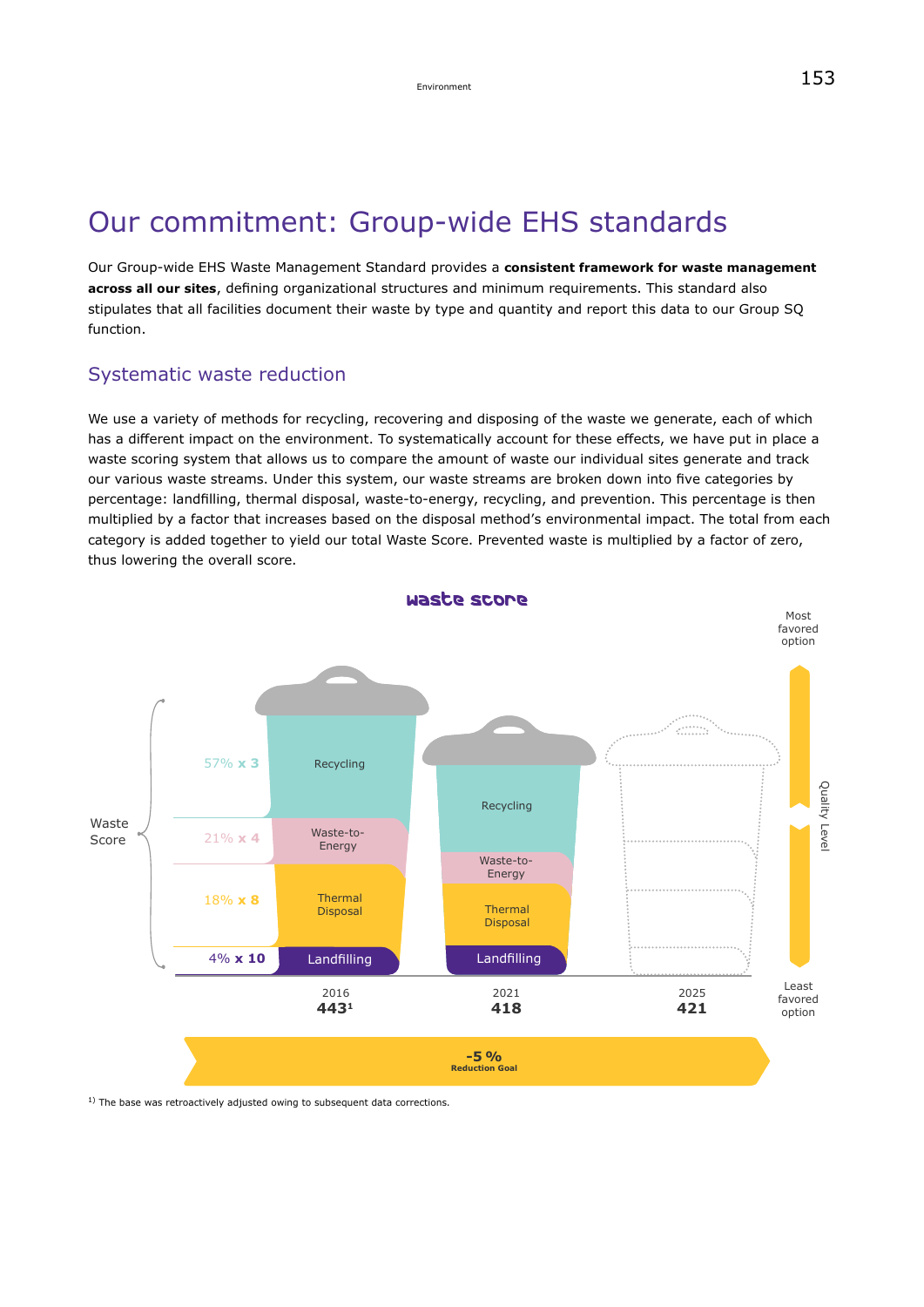#### Environment  $154$

#### Reducing the environmental impacts of waste

We use our company's Waste Score to systematically track the environmental footprint of our waste disposal activities. We are aiming to reduce this score by 5% by 2025 compared with 2016. To achieve this goal, we continually examine our production processes and disposal methods to identify potential areas for improvement, an endeavor supported by the EHS units of the business sectors at each respective site. They regularly discuss best practices, share lessons learned across our sites, and drive the transition to greener disposal methods. In 2021, we succeeded in reducing our total Waste Score by 5,6 % relative to 2016.

Year on year, the amount of waste we generated in 2021 decreased slightly, totaling 213 metric kilotons (2020: 231 metric kilotons). Soil, construction and demolition waste accounted for 20% of our total waste in 2021 (2020: 21%). Our Waste Score does not factor in this type of waste, which can rarely be avoided and must be discarded in accordance with clearly prescribed methods.

#### Promoting the circular economy

Through our ProMec (Progressive Material Economy) initiative at the Darmstadt site, we are promoting a **sustainable, resource-efficient circular economy.** We are refining our [solvent recycling](https://www.emdgroup.com/en/cr-report/2018/environment/waste-and-recycling.html) practices, thereby minimizing the adverse environmental impacts from the disposal of our production waste. In 2021, we expanded our solvent recycling program to include a variety of solvents from Organics production, which has allowed us to recycle an additional 985 metric tons of solvents in 2021. This move has sustainably boosted the recycling rate of our production waste in Darmstadt from 8,6% to 16,4%.

Together with the Technical University of Darmstadt (TU Darmstadt), we began developing a **digital platform for the optimum use of waste** in April 2021. The project aims to bring together waste generators and specialized waste recyclers in Darmstadt.

We have been working on an innovative **information management system for the circular economy** since 2021. The circular economy makes a key contribution to sustainability and resource efficiency by re-introducing high-quality secondary raw materials back into production. The new system connects all the participants in a network and offers the trustworthy, safe exchange of data.

#### Shifting from landfill to waste-to-energy

At our site in St. Louis, Missouri (USA) we employ **waste-to-energy recovery for vast portions** of our waste instead of landfilling it. By the end of 2021, this applied to 626 metric tons. This disposal channel has an 89% lower CO<sub>2</sub> emission rate than landfill. Avoiding landfill will help us reduce our emissions from waste at St. Louis by 120 metric tons of  $CO<sub>2</sub>$  per year. In 2022, the site is planning to shift further waste streams from landfill to waste-to-energy recovery.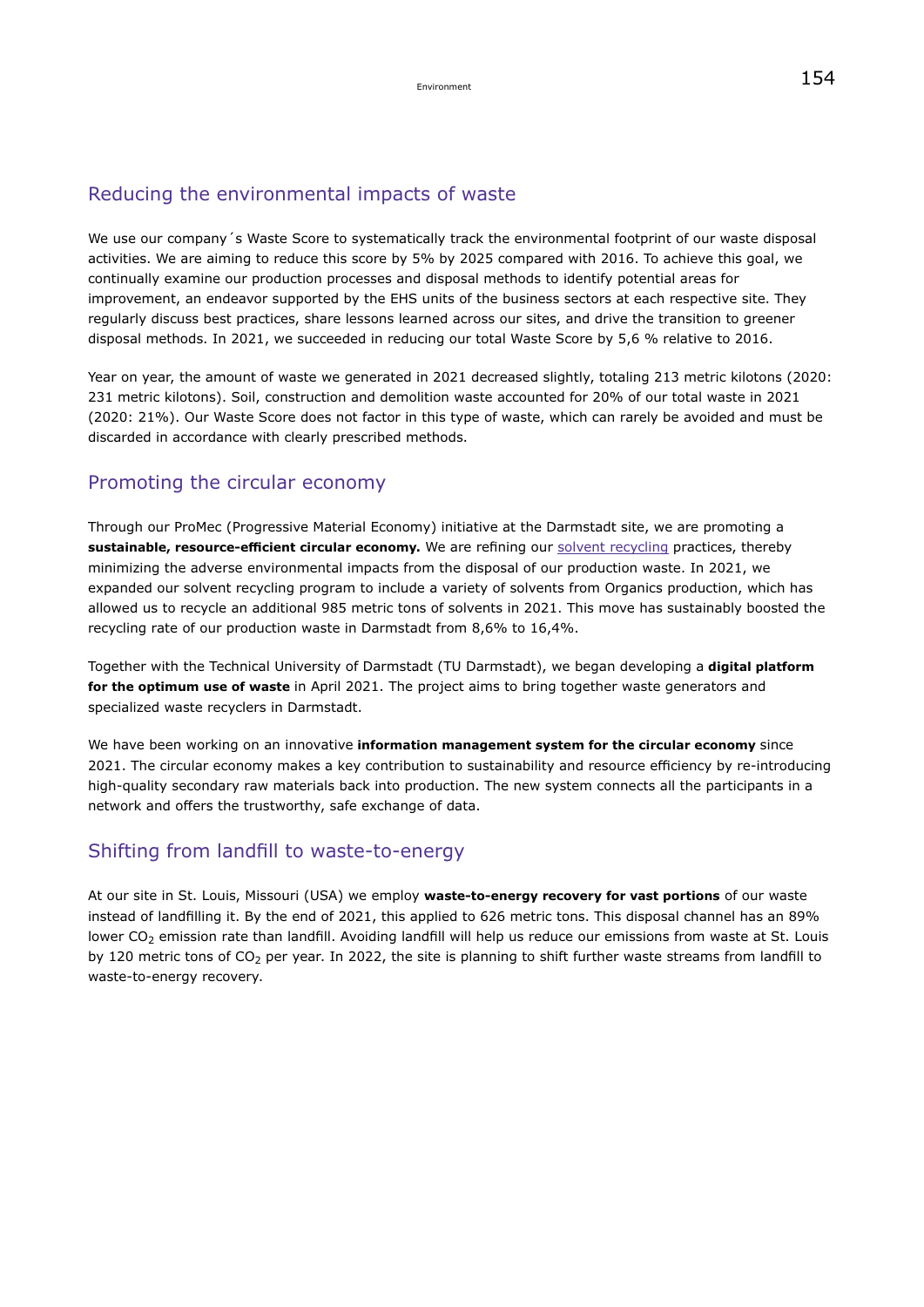# Plant, process & transport safety

Avoiding harm to human health and the environment has top priority for us. We have management systems in place to help ensure the safety of our plants and processes and to protect our employees and the environment. In addition, we do everything in our power to ensure that our chemical and pharmaceutical compounds are transported and stored properly.

## Our approach to plant, process and transport safety

We seek to **minimize manufacturing process hazards** wherever possible in order to avoid workplace accidents, production outages and chemical spills, which is why we regularly review our approach to plant and process safety and continuously gauge it using our EHS performance indicators.

Moreover, all our shipments are to reach our customers and sites safely, undamaged and with the required safety information. Several of the materials we store and transport are classified as hazardous. The storage of such dangerous goods and the transport thereof – whether by road, rail, air, or water – are governed by global regulations. To minimize risks to people and the environment, we apply **strict safety requirements across the Group** that also comply with applicable laws. We conduct regular reviews to ensure our own warehouses as well as those of third parties comply with these regulations.

We train our employees regularly in an effort to prevent human error and also to detect technical defects before they can cause harm.

### Roles and responsibilities

Overriding responsibility for plant, process and transport safety lies with Corporate Sustainability, Quality and Trade Compliance (SQ), which coordinates plant and process safety for the company and defines Group-wide EHS standards and regulations. In addition, our individual sites are subject to national and international regulations governing environmental stewardship and public safety. At the local level, the **respective site directors** are responsible for ensuring compliance with all safety requirements.

We have appointed an EHS manager for each of our sites as well as a **dangerous goods manager** for every site with logistics activities. The role of the dangerous good manager corresponds to the EU regulations pertaining to the "Dangerous Goods Safety Advisor". Both individuals advise the site manager on plant, process and transport safety and regularly monitor compliance with safety requirements.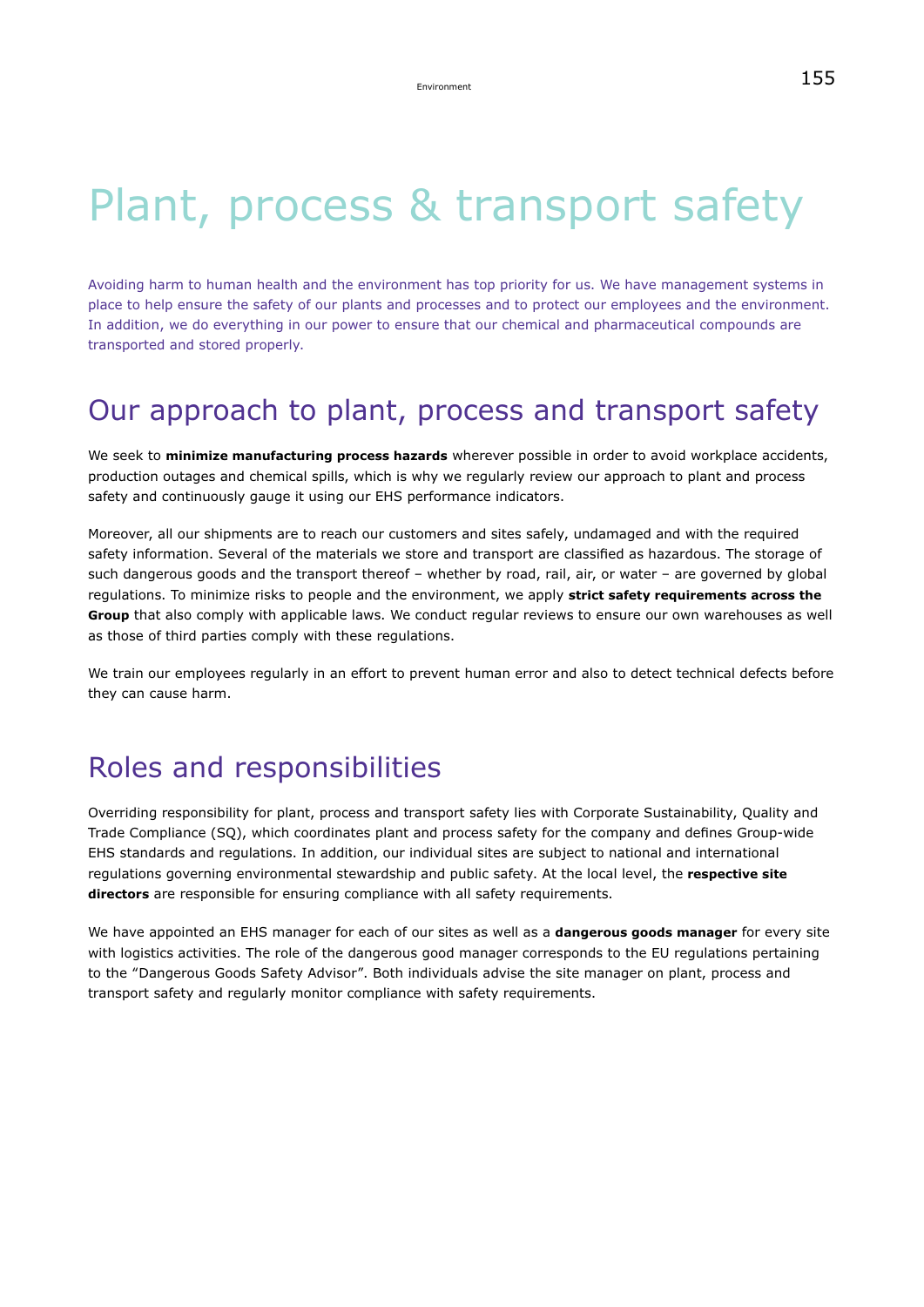# Our commitment: Internal standards and international rules

To ensure safe operation throughout the lifetime of a plant, our Group-wide EHS standards contain specific rules for production plants and processes. These include specifications that determine how special risk analyses and hazard assessments are to be carried out. We have also defined measures for the event of accidental release of chemical substances and for fire protection.

Our Group-wide EHS standards stipulate the safety levels for the storage of hazardous materials at our sites. Along with supplementary standard operating procedures and best practice documents, these EHS standards describe the technology, equipment and organizational infrastructure needed to achieve the appropriate safety levels. Contract warehouses must also adhere to our strict safety requirements. Before we sign a contract with an operator, they must submit a statement detailing how they meet our prerequisites. Our Group-wide EHS standards also define the **technical and organizational requirements** for such warehouses.

Our Group Transport Safety Standard is based on the United Nations Recommendations on the Transport of Dangerous Goods. This guideline is especially important for sites in countries with insufficient local regulations covering the conveyance of hazardous materials.

### Assessing potential risks

Before commissioning a plant, we draft a safety concept and that is subject to continuous review throughout the entire lifetime of the facility and, when necessary, updated until the facility is decommissioned. This safety concept contains an overview of potential risks and specifies corresponding protective measures. After any alterations are made to a plant, we also reassess the hazard and risk situation.

Our Risk Management Process guides all our sites in **identifying and assessing risks** and is used to devise further measures to minimize them.

We use internal **EHS audits** to complement the inspections conducted by our EHS and dangerous goods managers in order to ensure that our sites comply with process, plant, transport and storage safety regulations. Normally, these audits are conducted every three years at productions sites and every four years at warehouse and distribution sites. If major shortcomings are identified, we re-audit the respective site the following year. Conversely, we may decide to extend the period between audits at facilities where, based on the findings from previous audits, we deem the potential risk to be low. Our sites are required to rectify any deficiencies discovered during the audit, with the auditor subsequently checking whether the specified corrective actions have been taken.

In 2021, we conducted 51 EHS audits in accordance with our Group-wide EHS standards. Our own warehouse locations accounted for 19 of these audits and interfaces to third-party warehouses for a further 7. Due to the Covid 19 situation, all audits were conducted remotely.

We report transportation incidents and accidents in accordance with the Recommendations on the Transport of Dangerous Goods – Model Regulations (UN Orange Book, 9.9) in conjunction with the criteria of the European Agreement concerning the International Carriage of Dangerous Goods by Road (ADR, 1.8.5.). There were two reportable events in the reporting period. In both cases, the reporting obligation did not lie with our company.